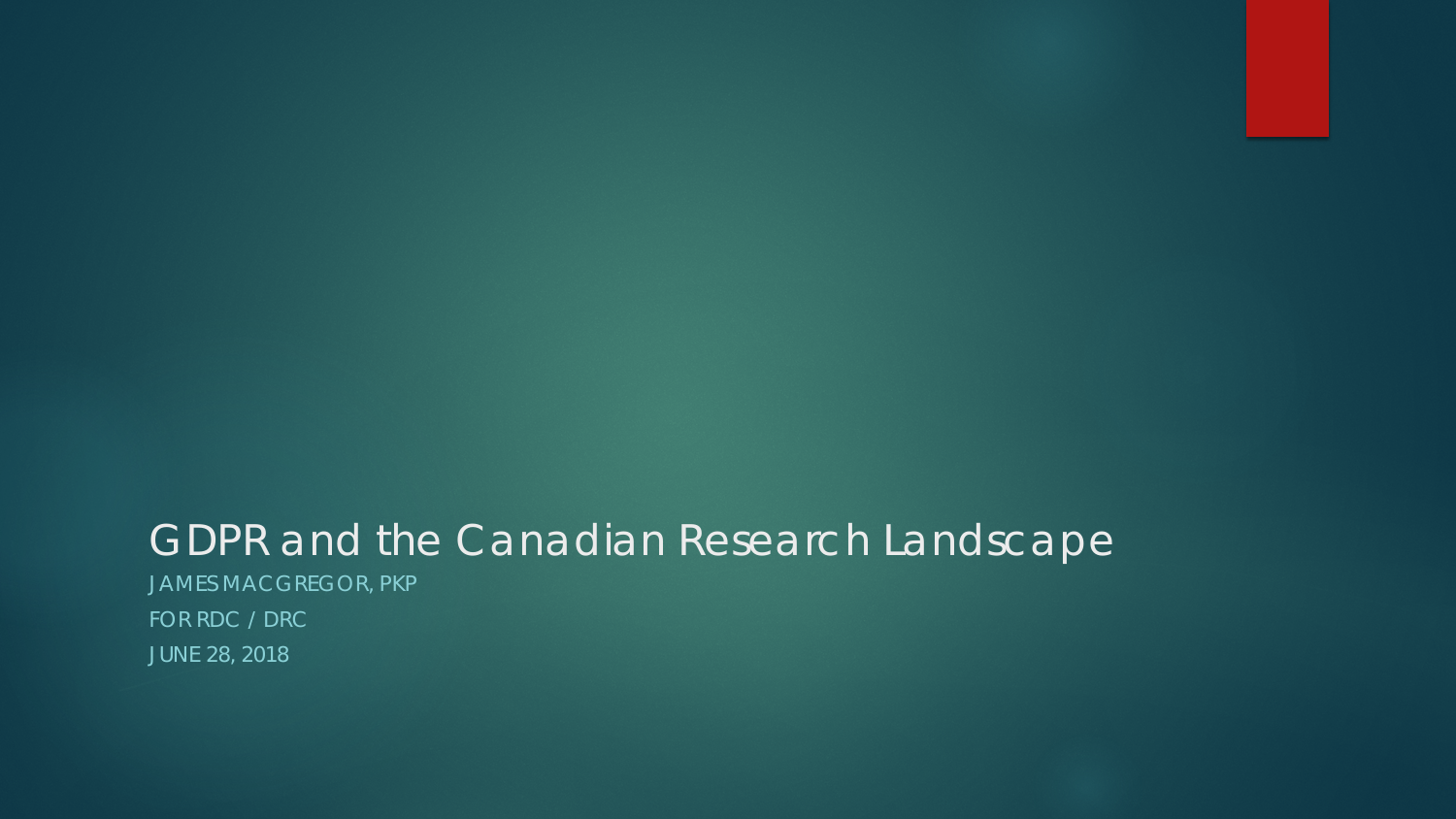#### Webinar Recording Policy / Politique concernant l'enregistrement des webinaires

This webinar will be recorded and archived, including all audio. The video will be archived on the CANARIE YouTube channel and may be promoted through RDC and/or CANARIE communication channels.

Any text questions or comments, if responded to, will remain anonymous and not be part of the recording. The recorded video will include your voice, if audio participation is enabled.

Ce webinaire sera enregistré puis archivé, son compris. La vidéo sera conservée sur le canal YouTube de CANARIE et pourra être promue au moyen des filières de communication de DRC et de CANARIE.

Si on y répond, les questions écrites et orales demeureront anonymes et ne feront pas partie de l'enregistrement. Toutefois, si la fonction « participation audio » a été activée, le fichier vidéo inclura votre voix.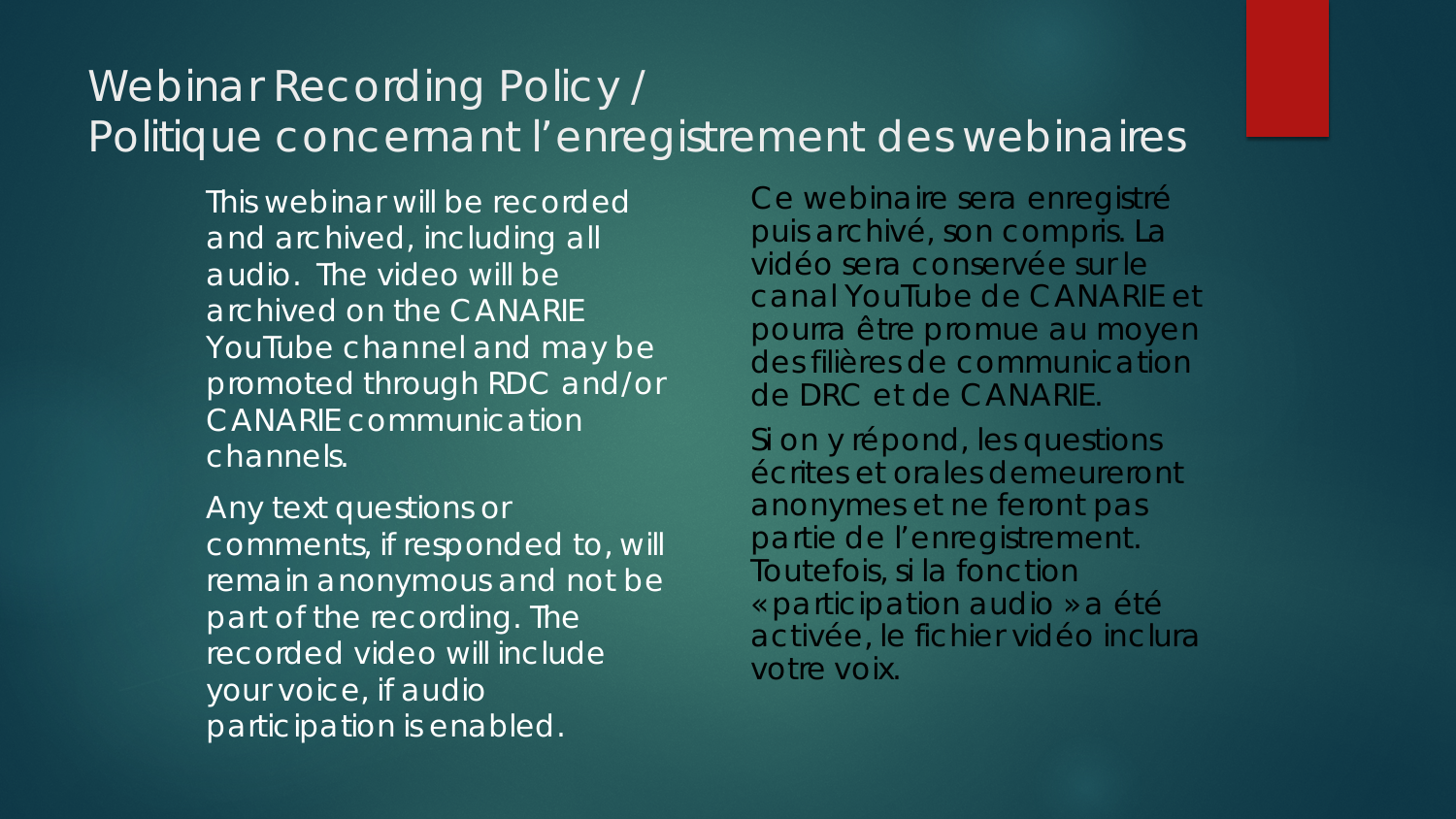## The PKP-GDPR Team

Multiple individuals and organizations played a significant role in developing our understanding of and approach to GDPR, from policy practices to technical requirements:

- Development Partners in the EU (journal.fi; Free University Berlin; Heidelberg University)
- ▶ Hosted clients
- General community members, on the PKP Forum [\(https://forum.pkp.sfu.ca\)](https://forum.pkp.sfu.ca/) and on Github [\(https://github.com/pkp](https://github.com/pkp))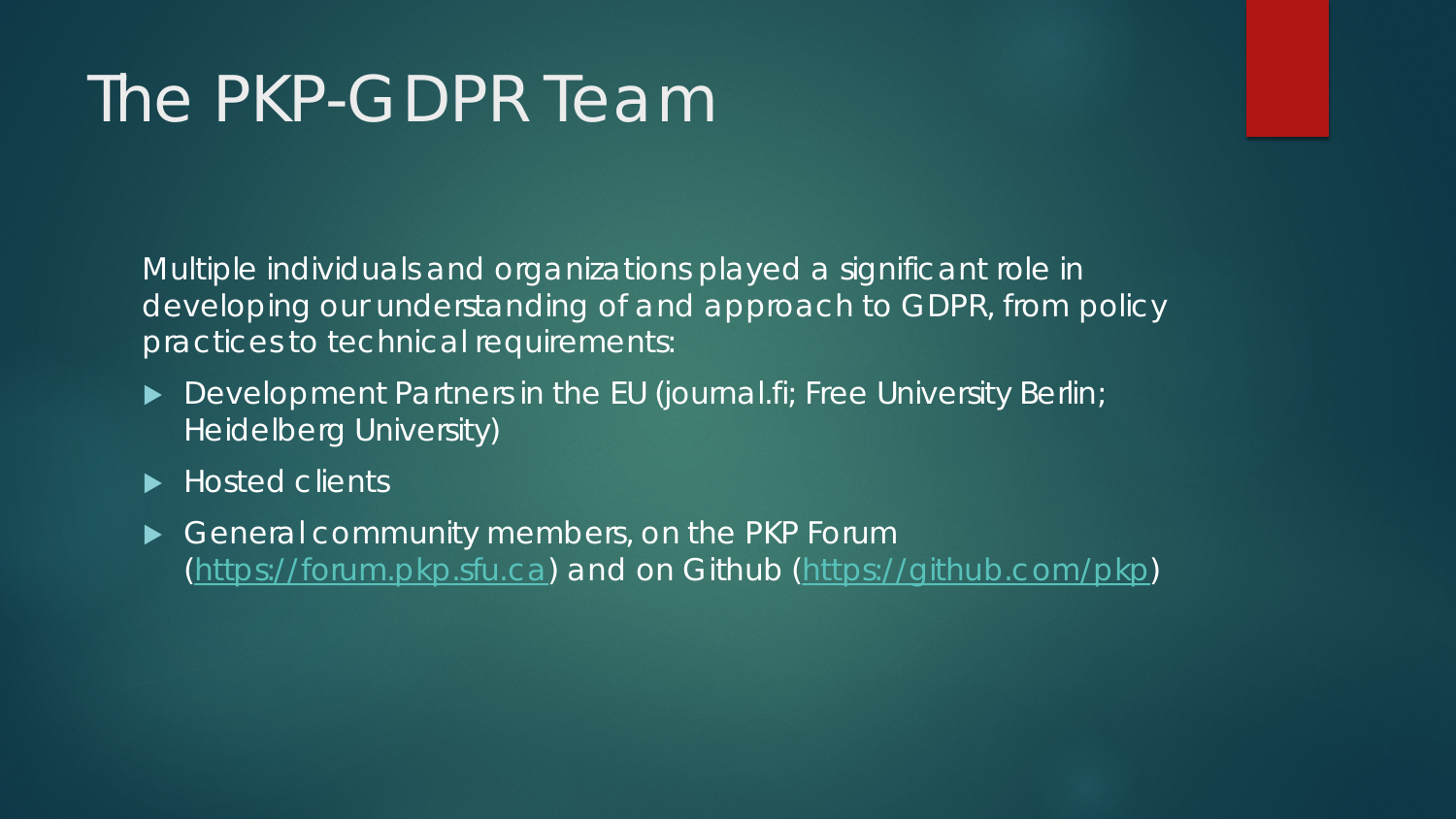# The PKP-GDPR Team

This distributed, decentralized and cooperative team assisted with the following:

- ▶ Understanding the GDPR (esp. from an EU perspective)
- Scoping the technical challenges (bug entries, feature requests)
- Reading, writing and reviewing documentation / guidelines
- **Limited legal review (country-specific)**
- Code contributions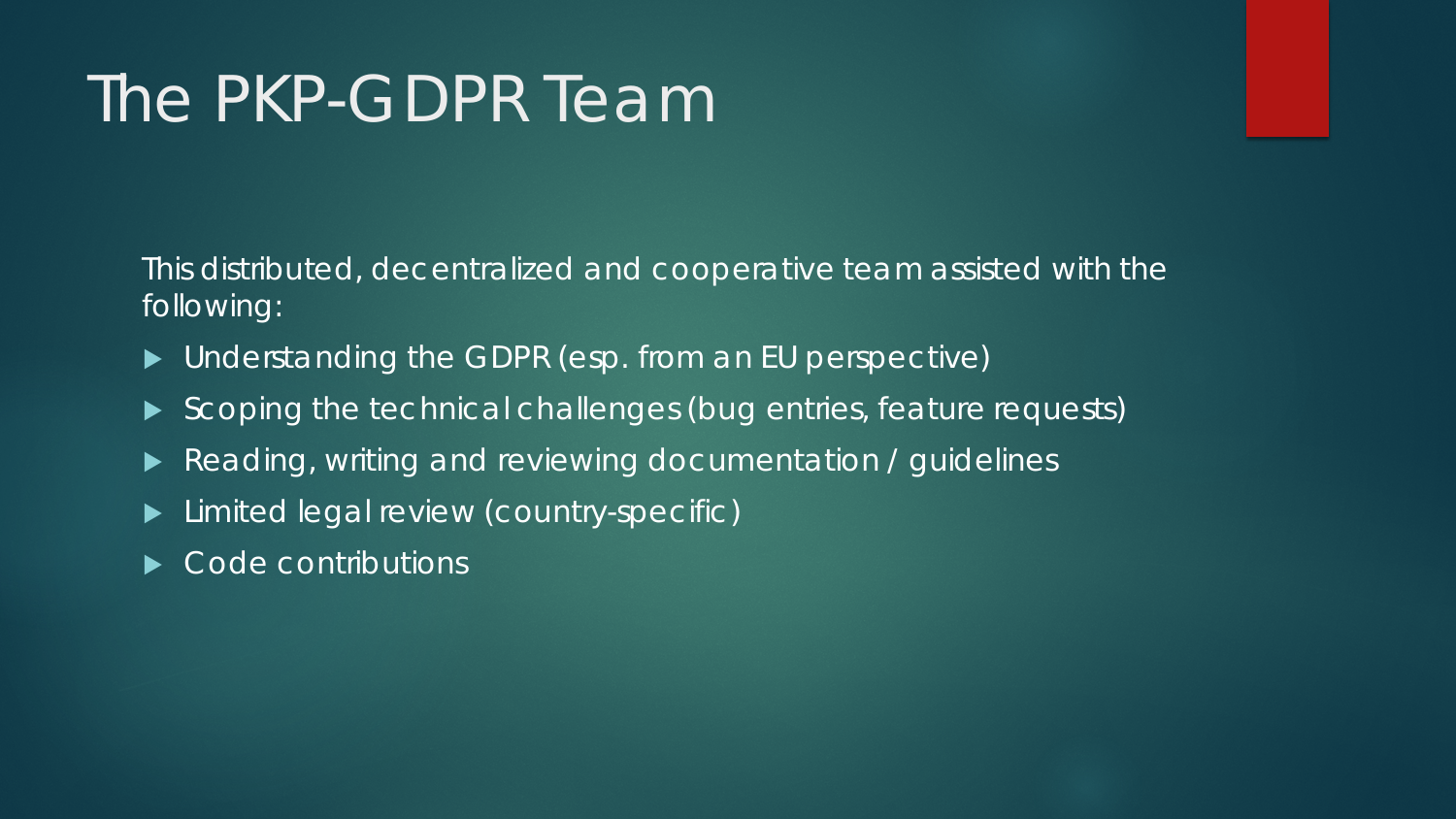#### **DAMMIT JIM, I'M A PROGRAMMER**

## NOT A LAWYER memegenerator.net

#### Who am I?

- **PKP Associate Director of** Strategic Projects and Services
- $\blacktriangleright$  10+ years of scholarly publishing experience
- In charge of our Publishing Services hosting initiatives
- Coordinated the GDPR Team
- Not a lawyer!
- ▶ (Also technically not a programmer)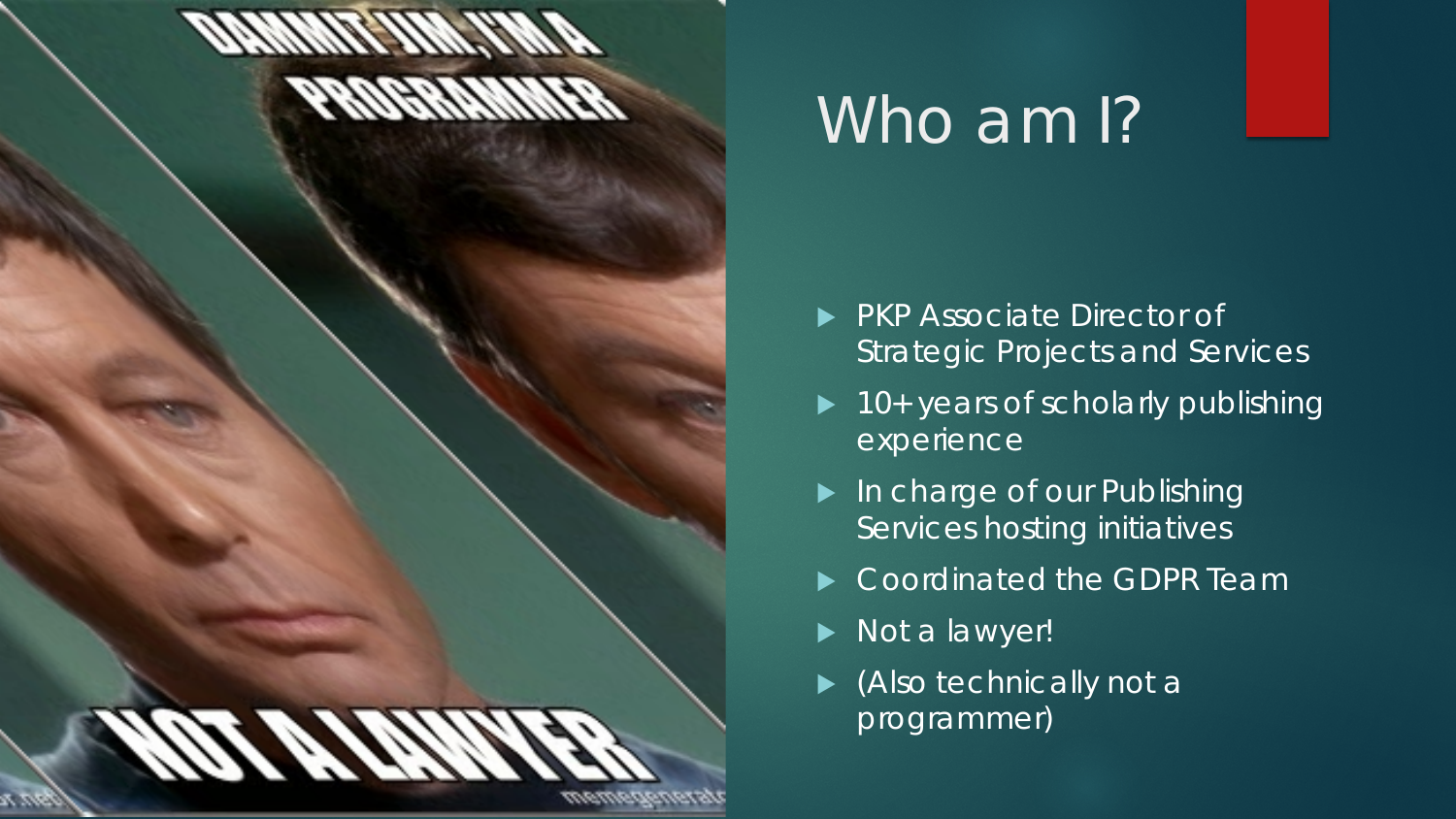## One more note before we begin:

PKP's understanding of GDPR has been iterative, and will continue to improve over time. This can probably be said of everyone's understanding, and is a common refrain we hear in other communities.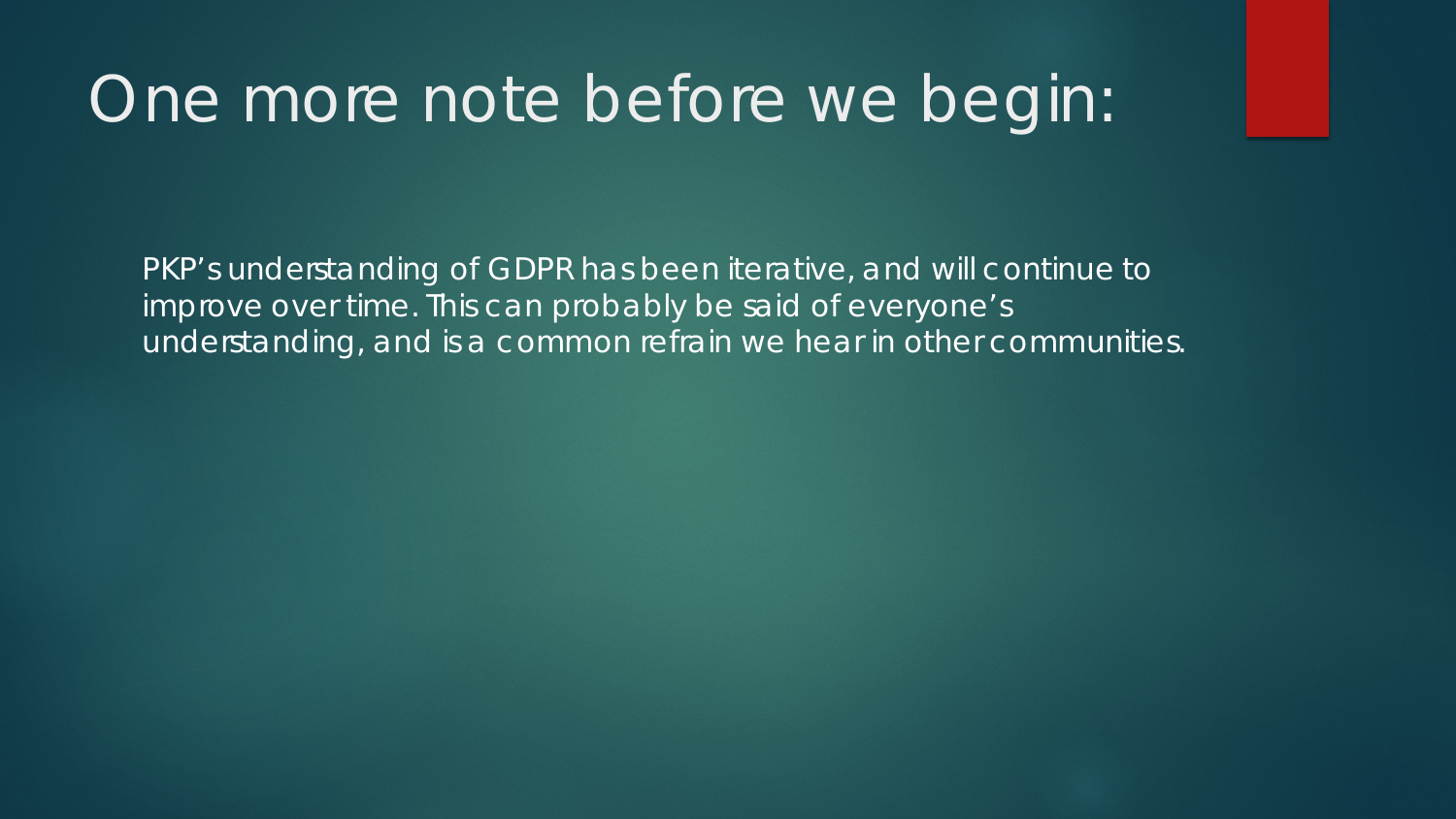1/3: What is the GDPR?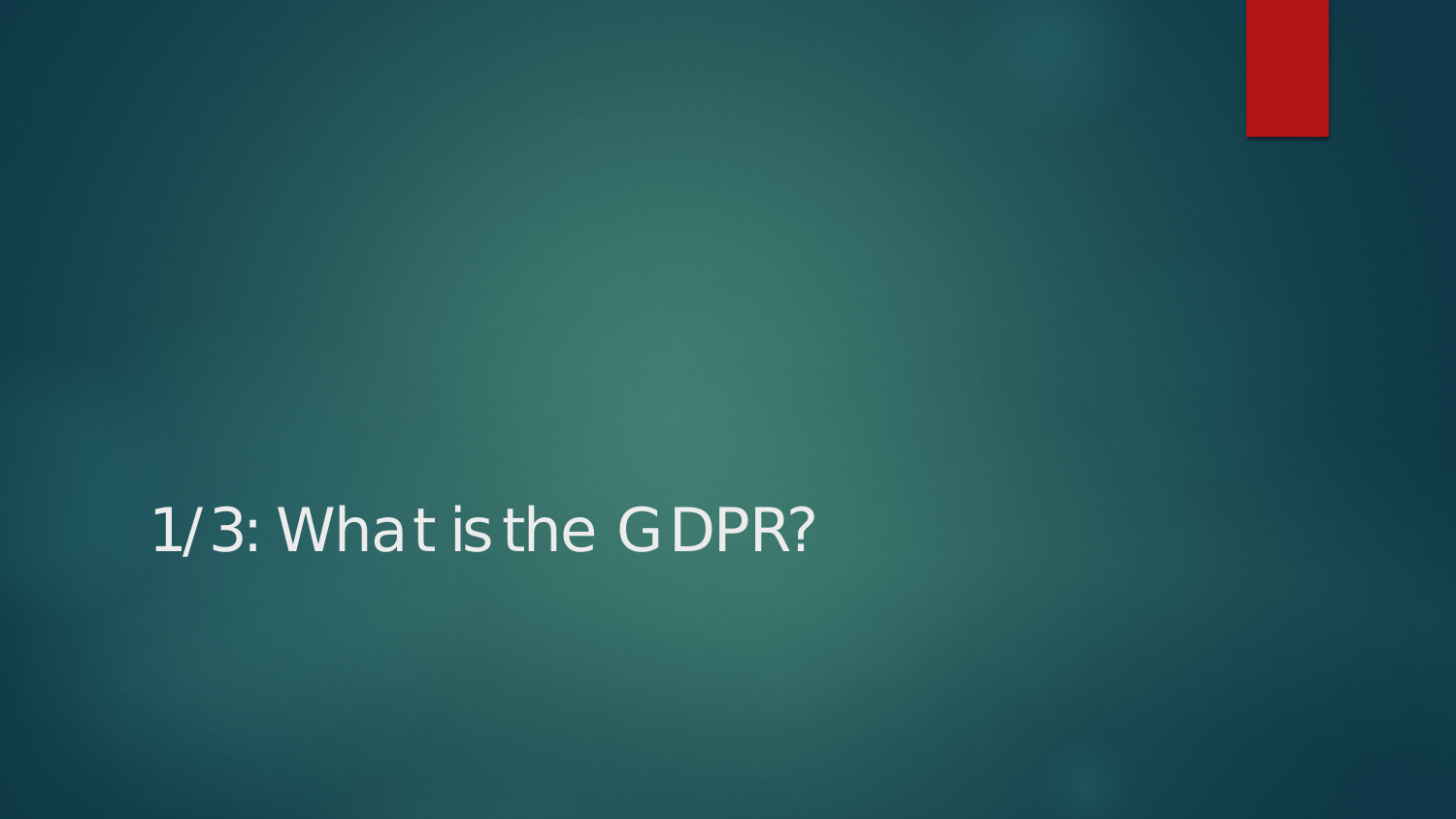#### What is the GDPR?'

 **General Data Protection Regulation (GDPR):** The EU's regulations for the handling of personal data on the Internet by service providers. The GDPR defines the responsibilities that **Data Controllers** and **Data Processors** must adhere to with respect to the collection, processing, storage and destruction of any **Personally Identifying Data** that can identify a **Data Subject**.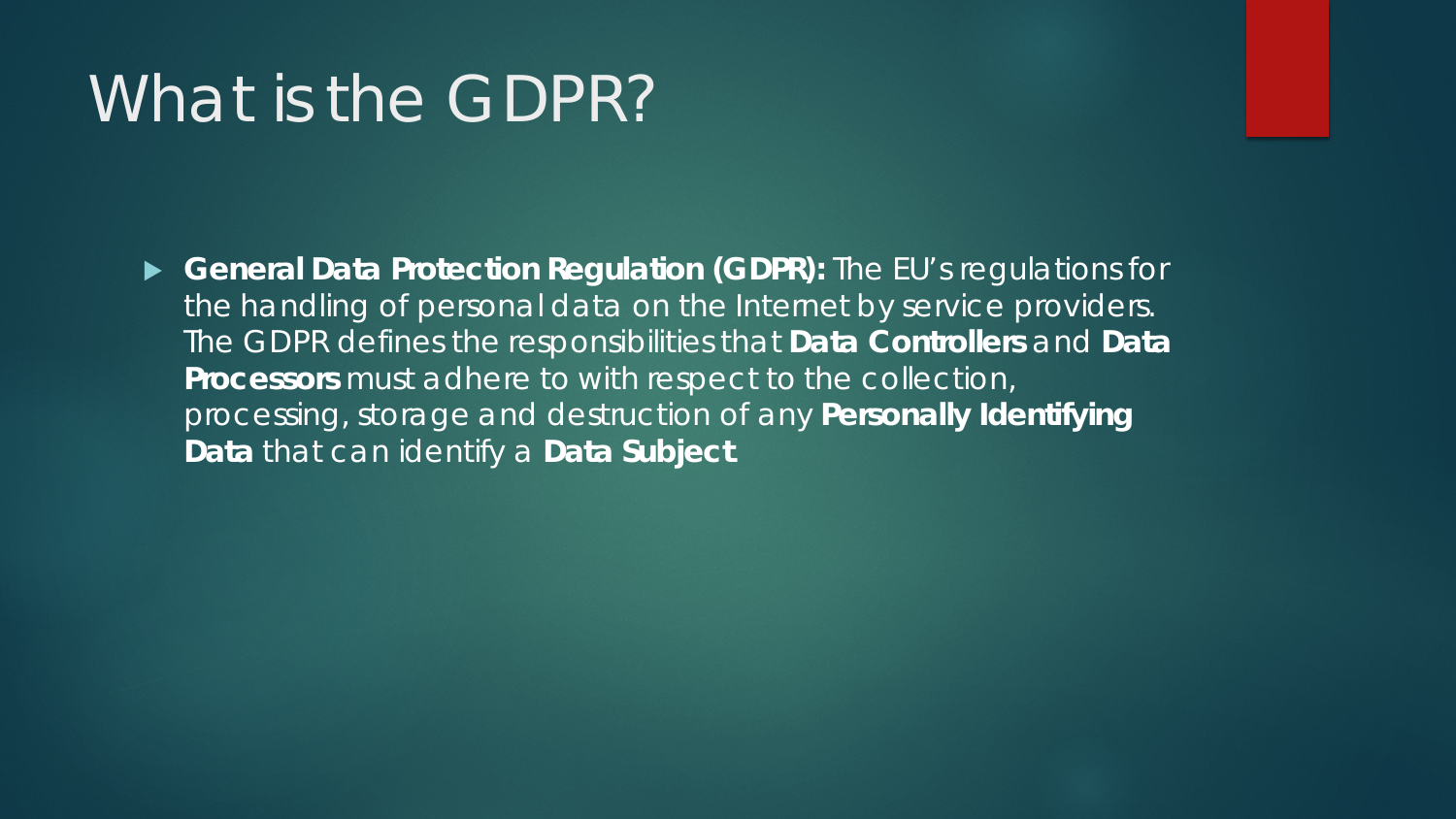## What is the GDPR?

In my mind, GDPR is a **common-sense** data privacy regulation. Most simply put, organizations should take care to always have a legal basis for processing private information; individuals should always know how their information is being processed; and individuals should (almost) always have a say about how and whether their data is processed.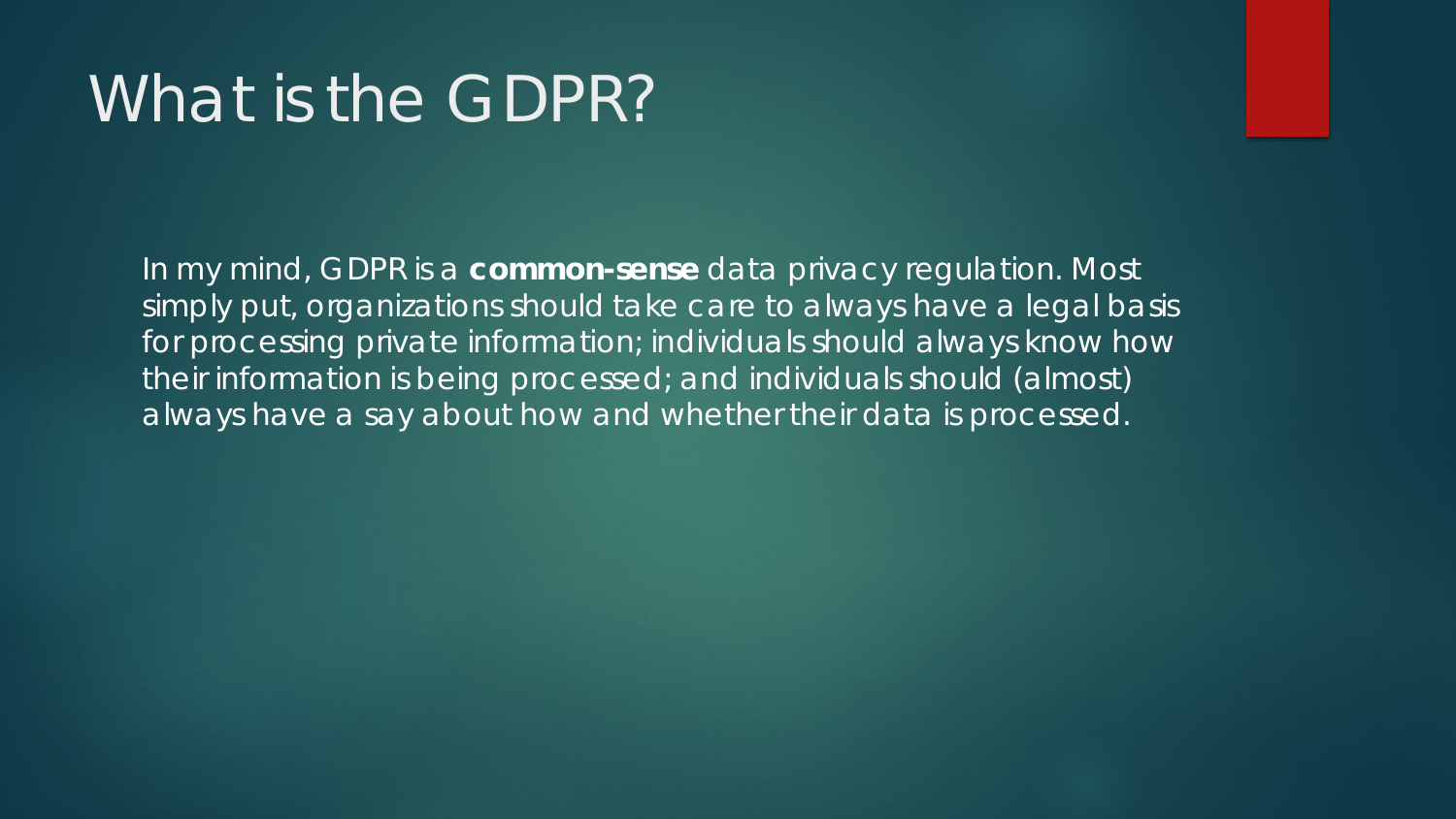#### Who does this concern?'

- **Data Controller**: the entity that dictates the terms for processing data. With respect to PKP applications, this would be the editorial management team.
- **Data Processor**: the entity that manages all processing of the data on behalf of the controller - typically the journal, conference or press manager in combination with any systems administrators and service providers.
- ▶ **Data Subject**: a natural person whose personally identifying information may be tracked within a given system.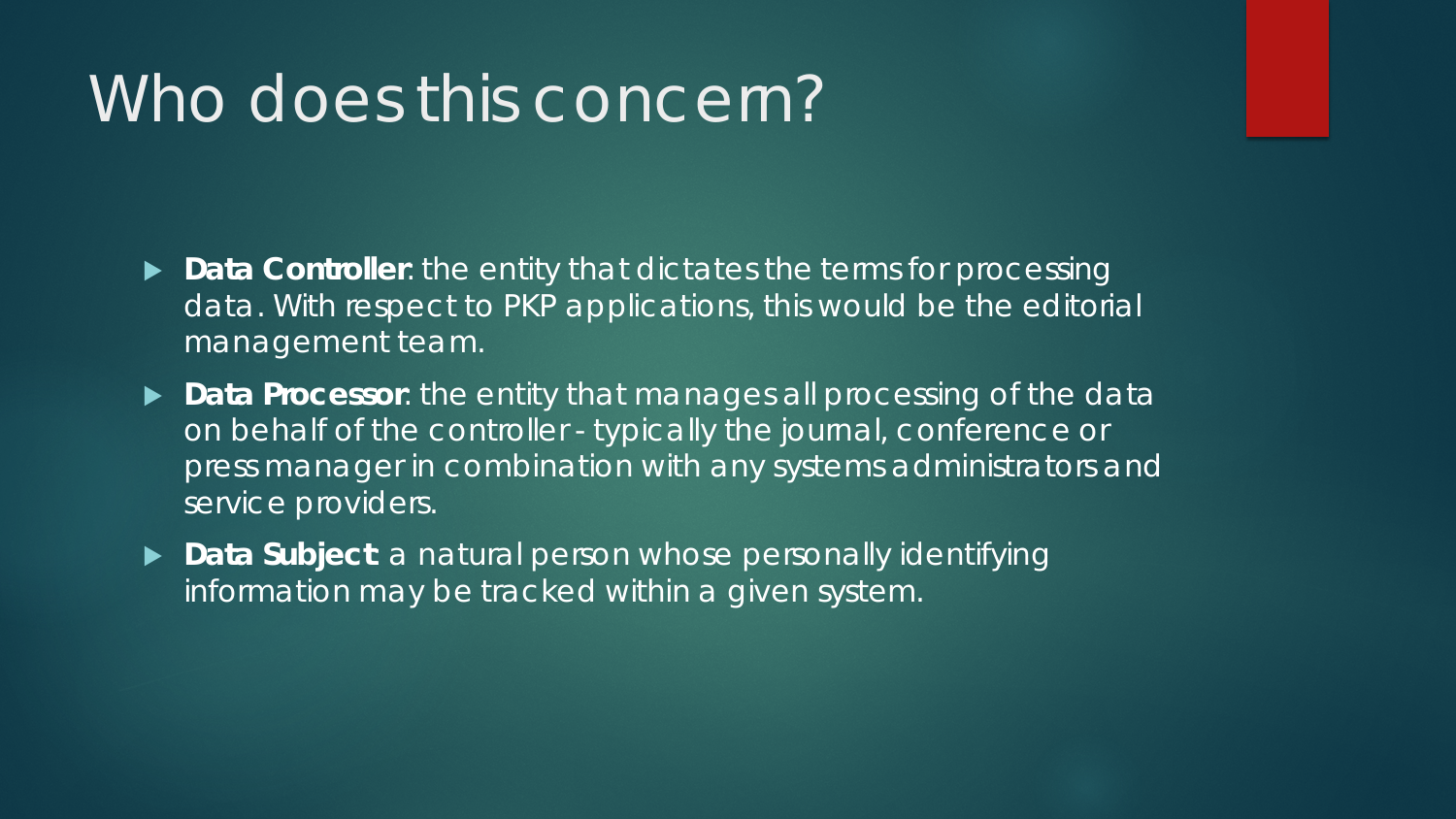# What are the Data Subject Rights?

- $\blacktriangleright$  the right to be informed;
- $\blacktriangleright$  the right of access;
- $\blacktriangleright$  the right to rectification;
- $\blacktriangleright$  the right to erasure;
- the right to restrict processing;
- $\blacktriangleright$  the right to data portability;
- $\blacktriangleright$  the right to object;
- $\blacktriangleright$  the right not to be subject to automated decision-making including profiling.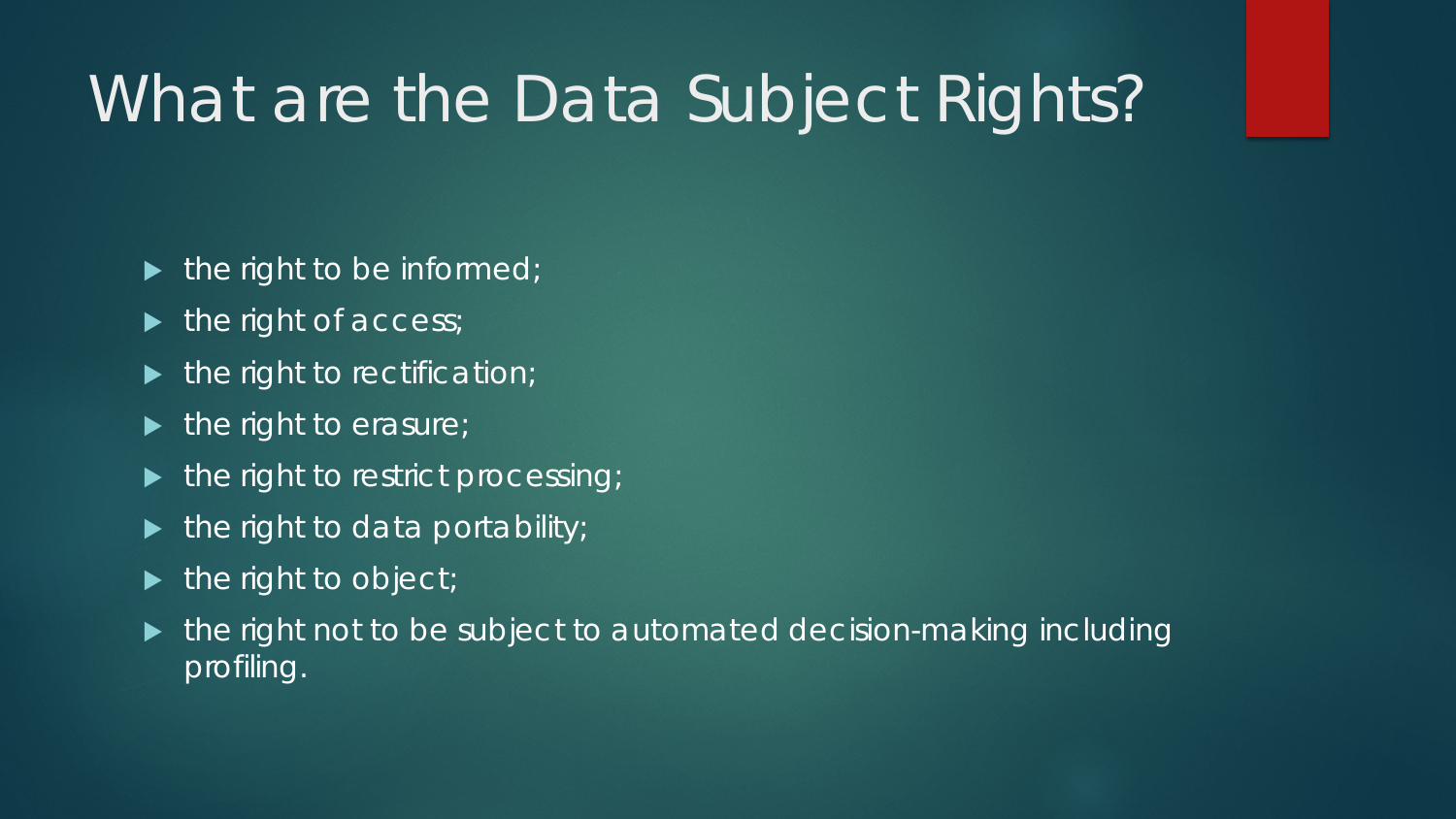## What are the Data Subject Rights?

In order to adhere to the GDPR, people acting in the role of **data controller**, in conjunction with those serving as a **data processor**, must provide adequate means for **data subjects** to assert these rights.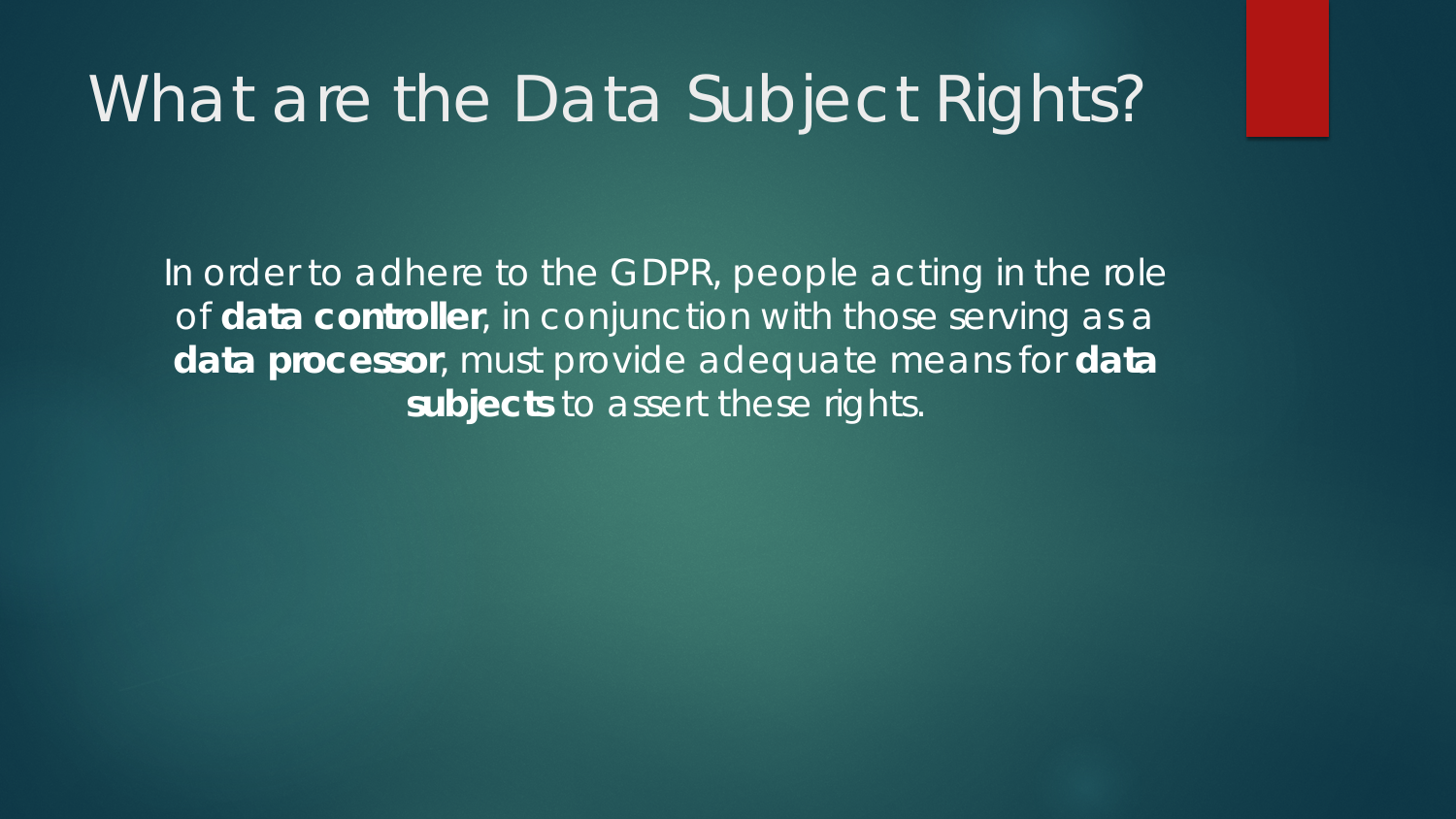## What is being protected?

 **Personally Identifying Information** (PII), or **Personal Data**: any information that can potentially be used to identify a person, such as: their name(s); email address; mailing address; phone number; social network posts; or an IP address.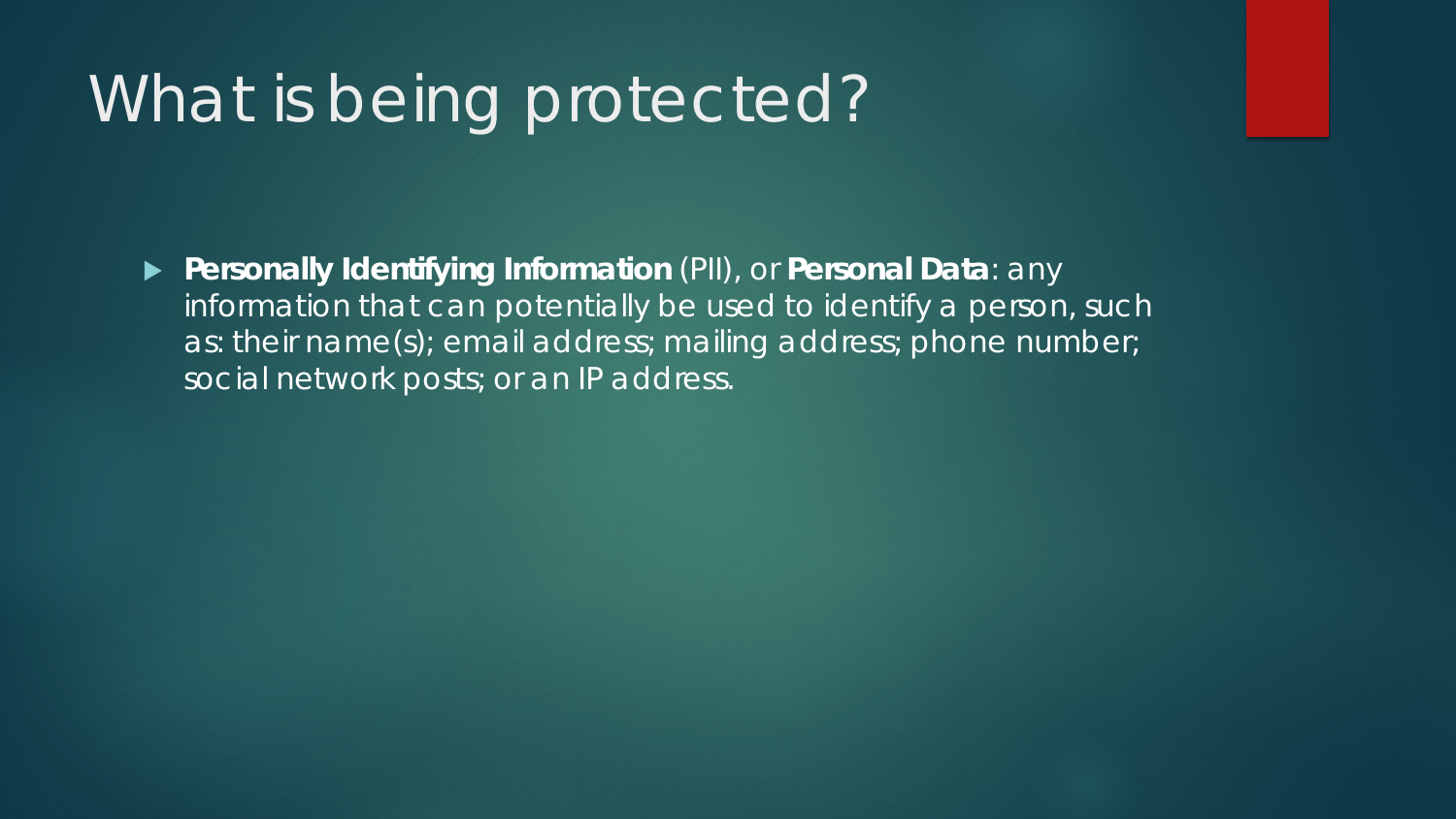## What is exempted?

Some rights (eg. the right to erasure) are exempted if the personally identifying information is **journalistic** or **scholarly** in nature, or otherwise in the public interest.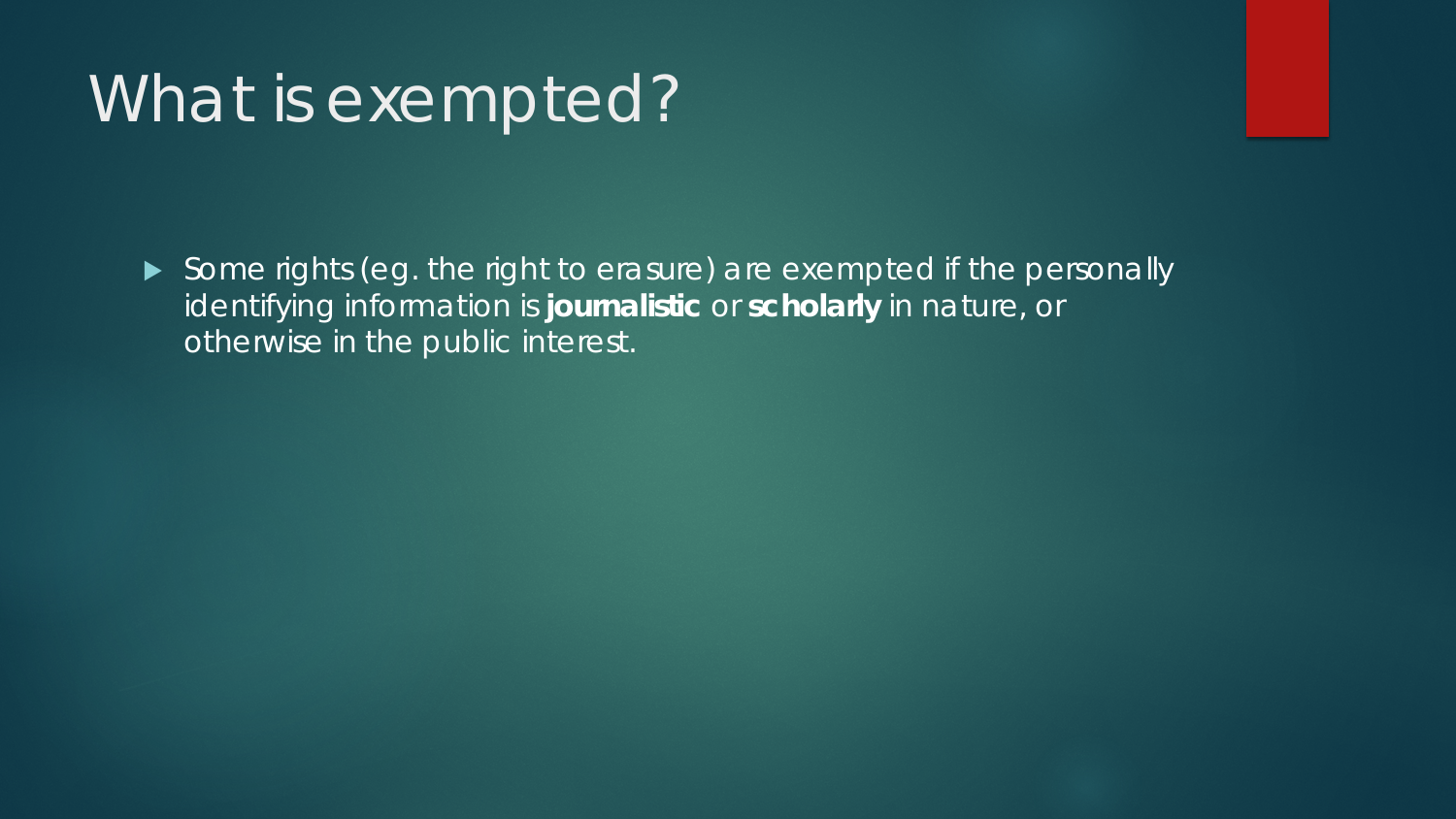### What is exempted?

- Scholarly and research data falls within what the GDPR recognizes as a need "to reconcile the right to the protection of personal data pursuant to this Regulation with the right to freedom of expression and information, including processing for journalistic purposes and the purposes of academic, artistic or literary expression" (GDPR, Article 85)
- $\blacktriangleright$  In scholarly publishing, data concerning the authors, editors, reviewers, and others involved in the editorial and publishing process remains necessary for the purposes of the journal or press, and, as such, forms part of a record that the GDPR allows "for archiving purposes in the public interest, scientific or historical research purposes or statistical purposes the preservation of which is in the public interest" (Recital 65).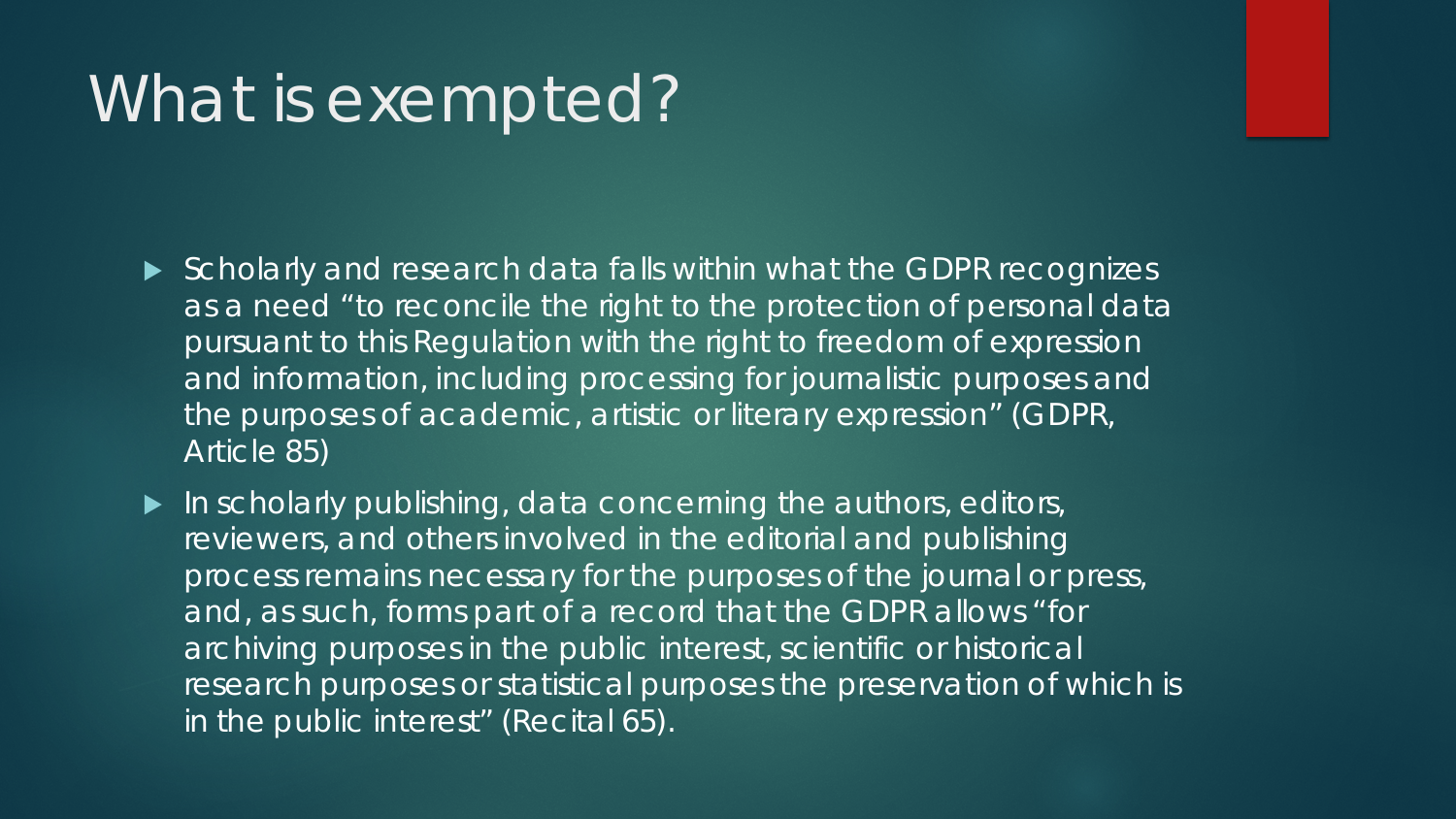#### A note on consent

To process private data, you need a **lawful Basis for Processing Personal Data**: the basis by which a data controller must explain their ability to process data. The most common lawful basis is by **consent,**  the agreement of a data subject to share personal data.

In order to satisfy GDPR, consent must be unambiguous (and in the case of sensitive personal data must be explicit, i.e. "opt-in"), and must be able to be withdrawn.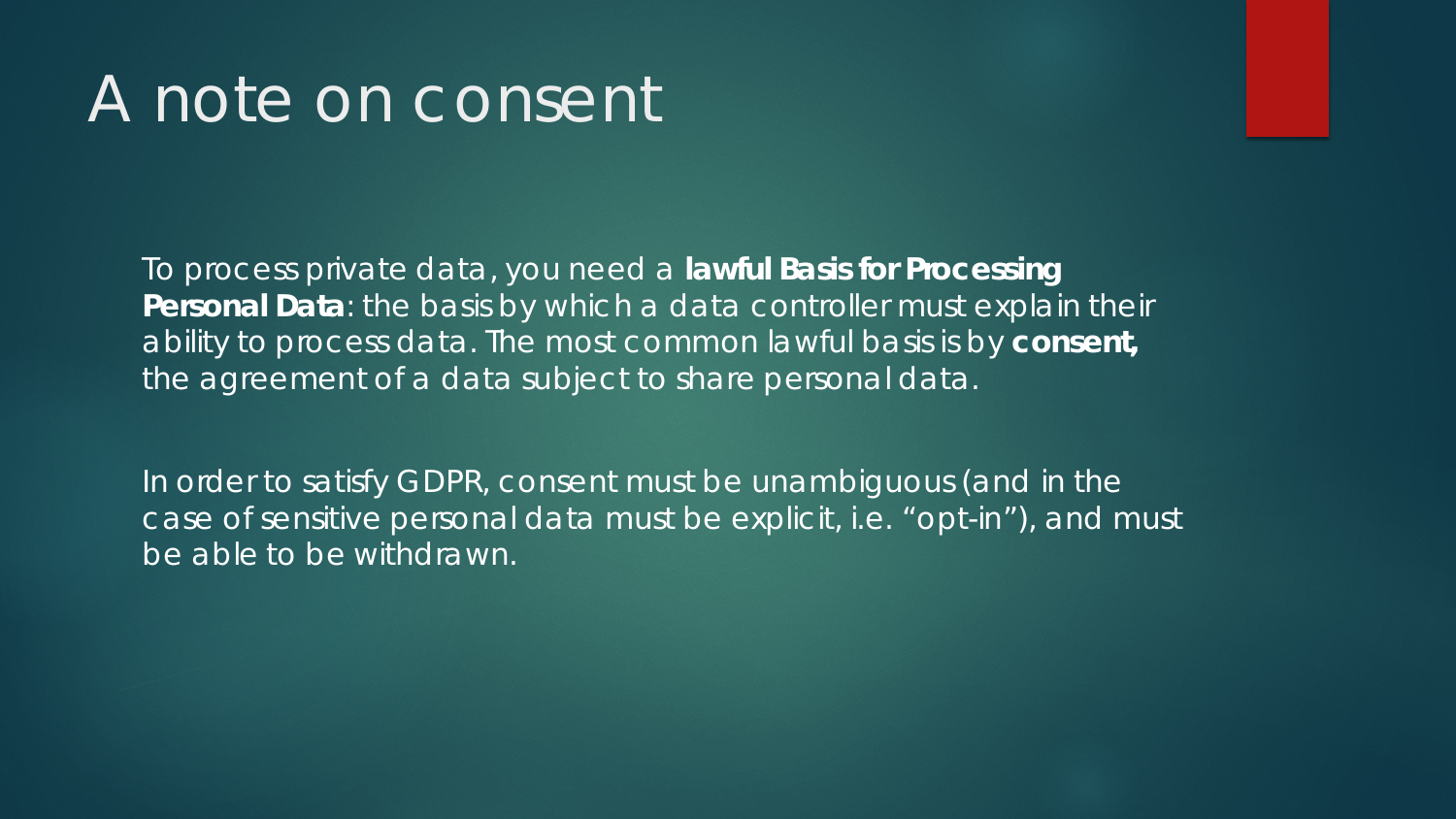2/3: How do I comply?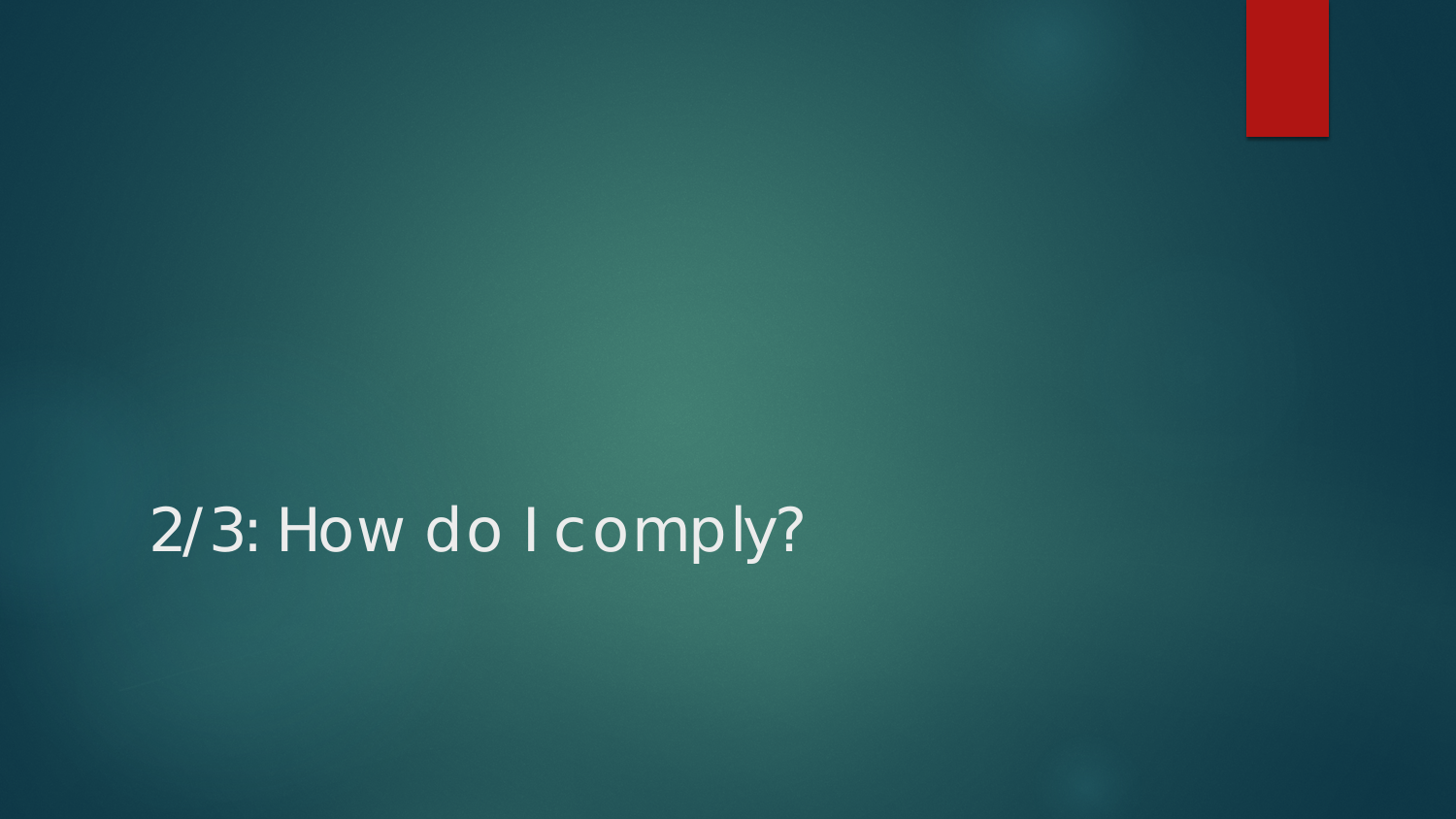1. Establish your role. Are you a Data Processor, or a Data Controller? (PKP is both, depending on context.)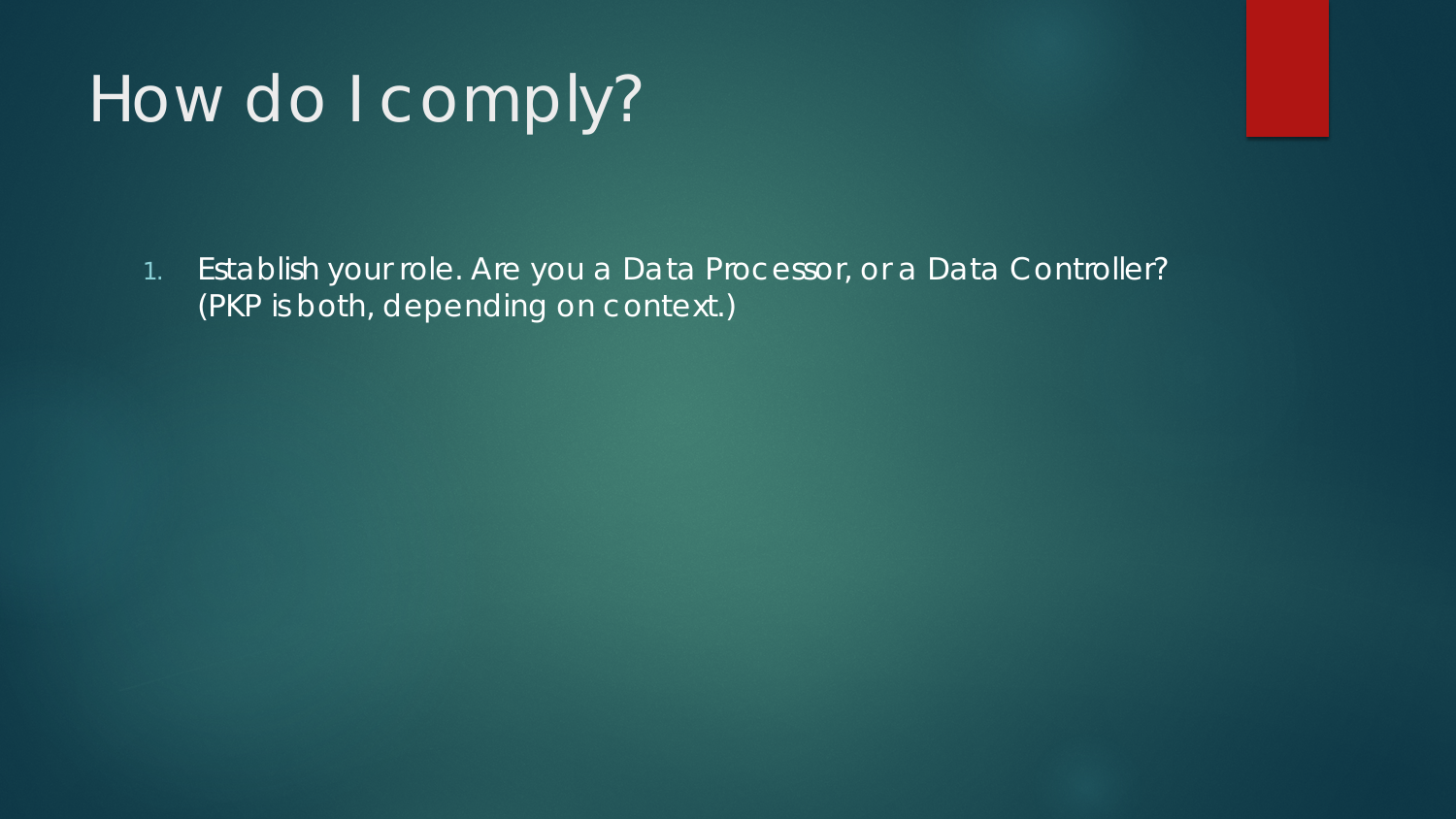- 2. Review your system and establish:
	- 1. What PII you collect
	- 2. How it is processed
	- 3. How it is stored
	- 4. How it is protected
	- 5. That you have a legal basis by which to request and process said data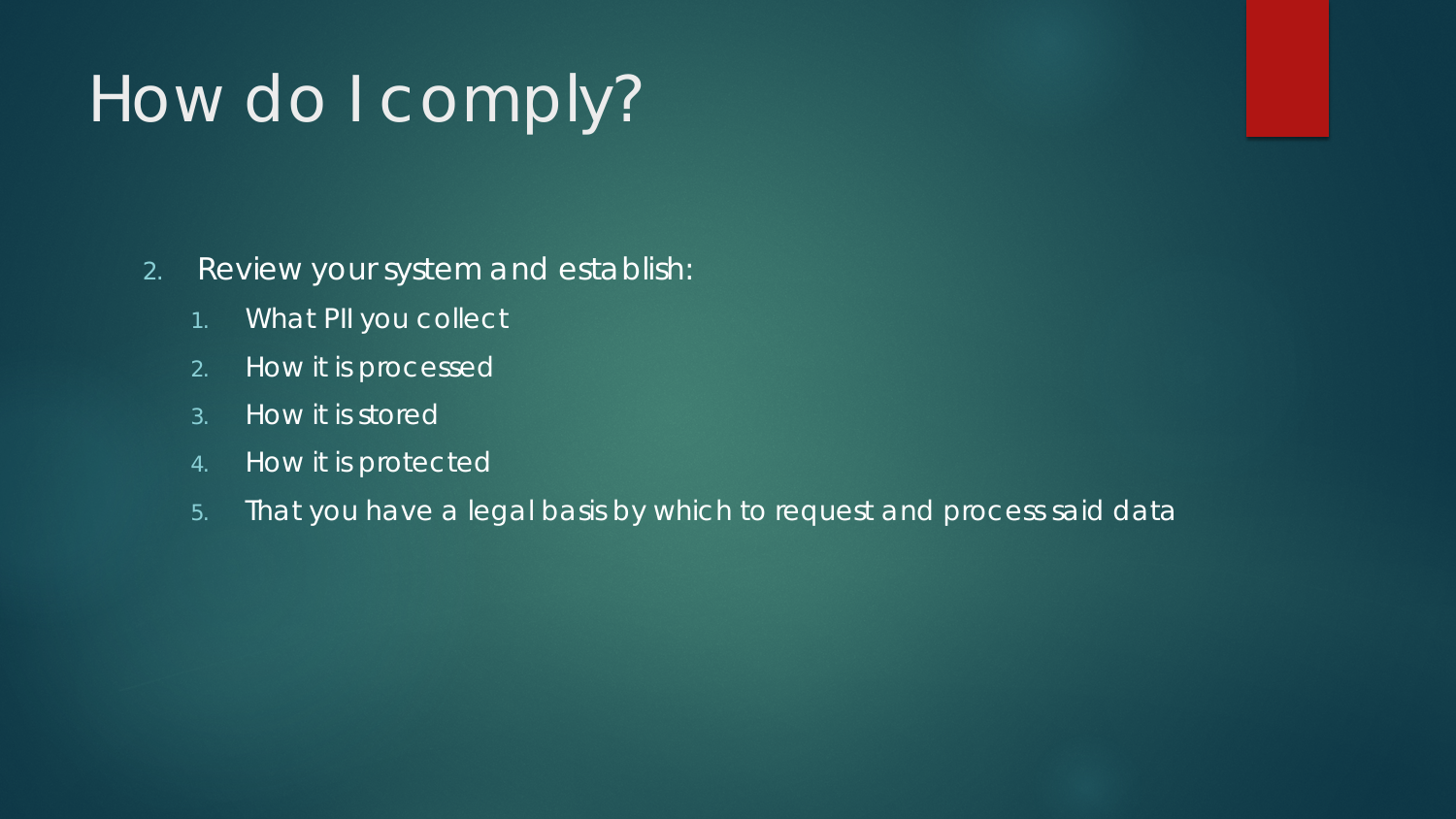- 3. Protect your data, and reduce your collection footprint.
	- Establish **and document** secure data management practices
	- **Encrypt what you can**
	- Don't collect data you don't need
	- **Delach Struck** Only store data for as long as required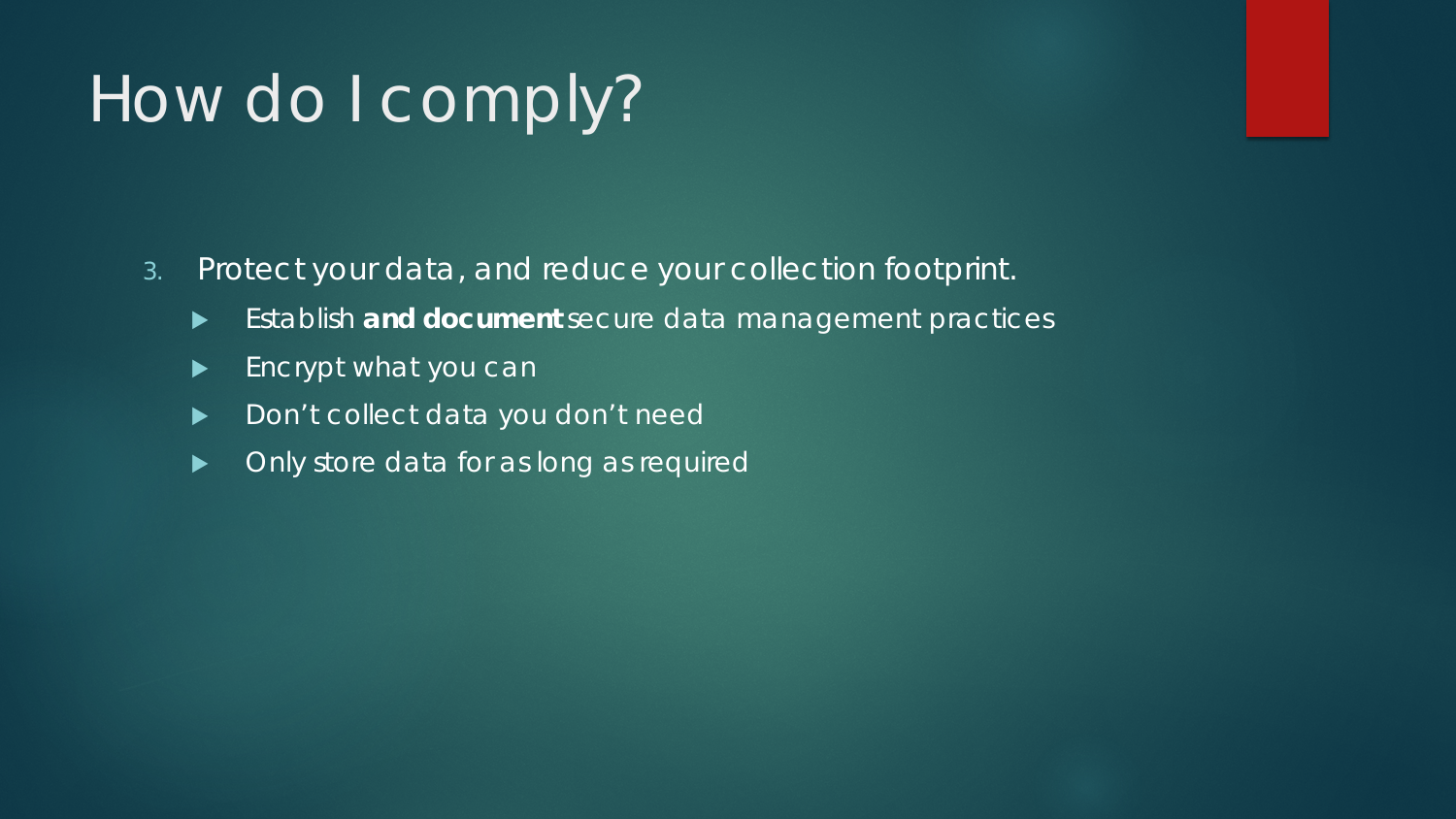3. Develop and provide adequate privacy processes and rules

**Notaker Milters** And publish a privacy policy:

- Data Subjects must know what data you collect
- Establish a means of contact and a Data Privacy Officer:
	- Data Subjects must have an opportunity to enforce their rights
- **If you develop and application or platform, understand and follow privacy by design**
- **If you are a service provider, you must have documented processes in** place for eg. **privacy breach notifications**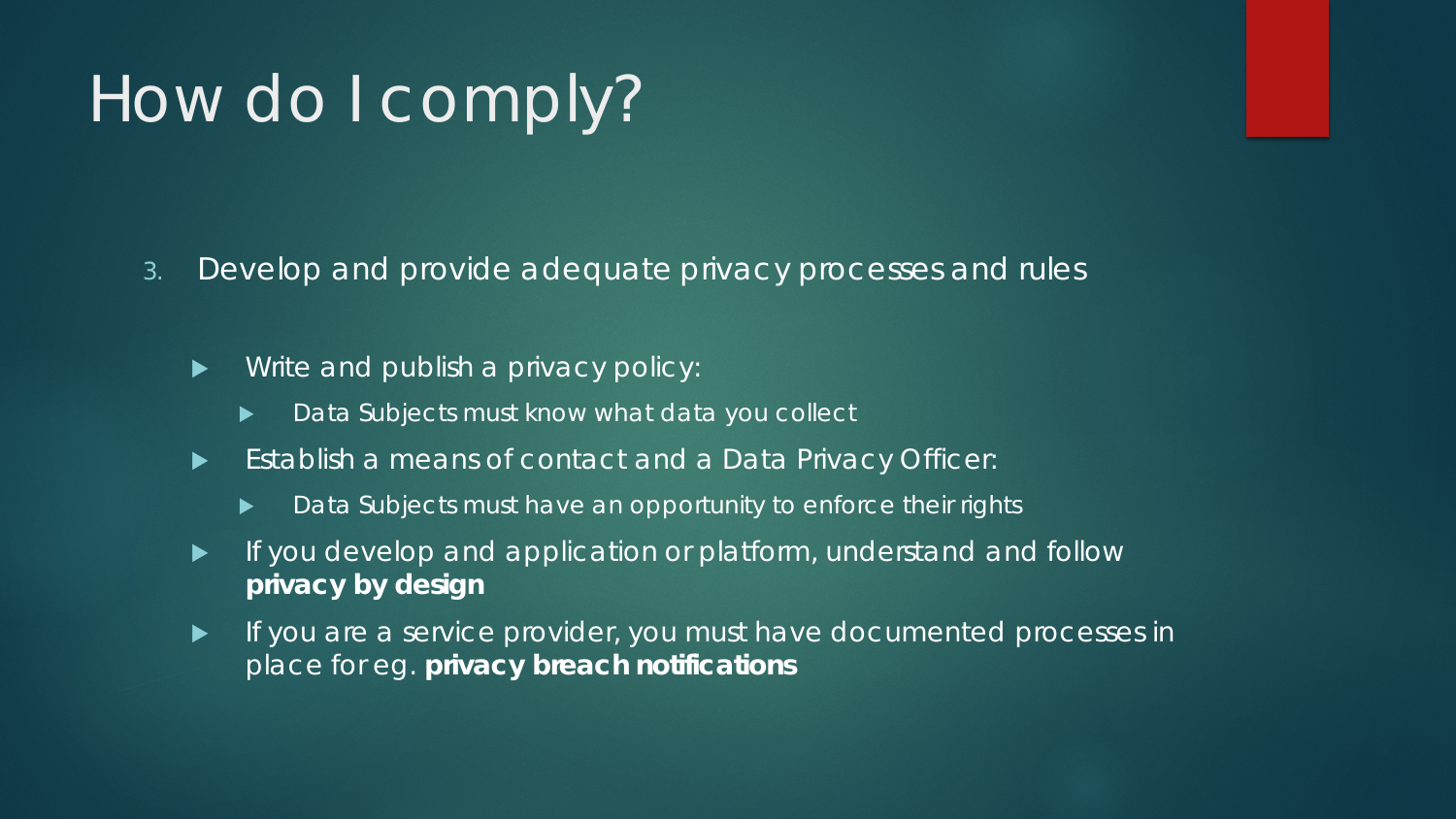- 4. Integrate continuous review into your practices
	- Compliance isn't a one-off thing.
	- Systems and processing workflows must be routinely reviewed, good development practices must be adhered to.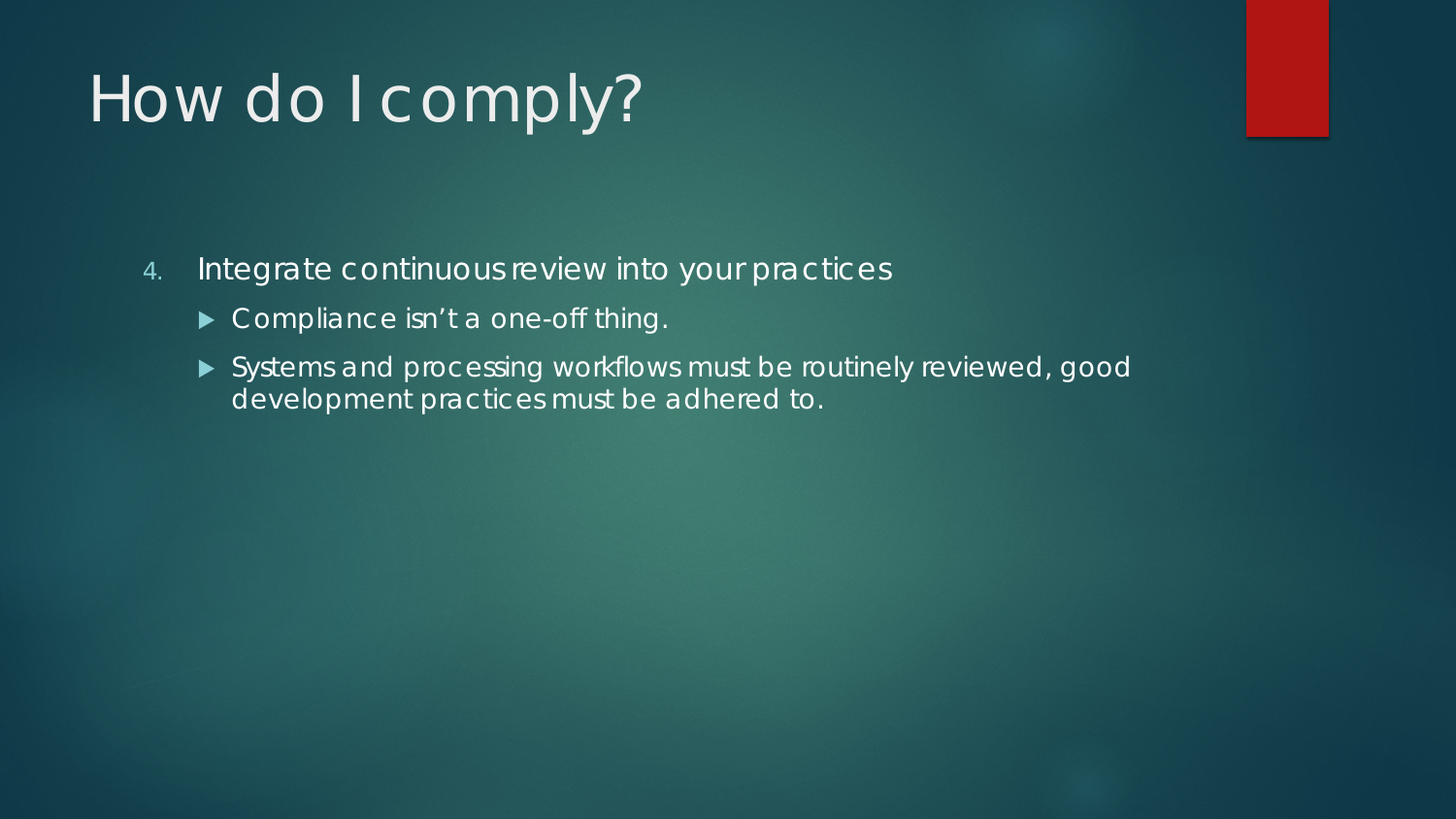## 3/3: An example of our process in action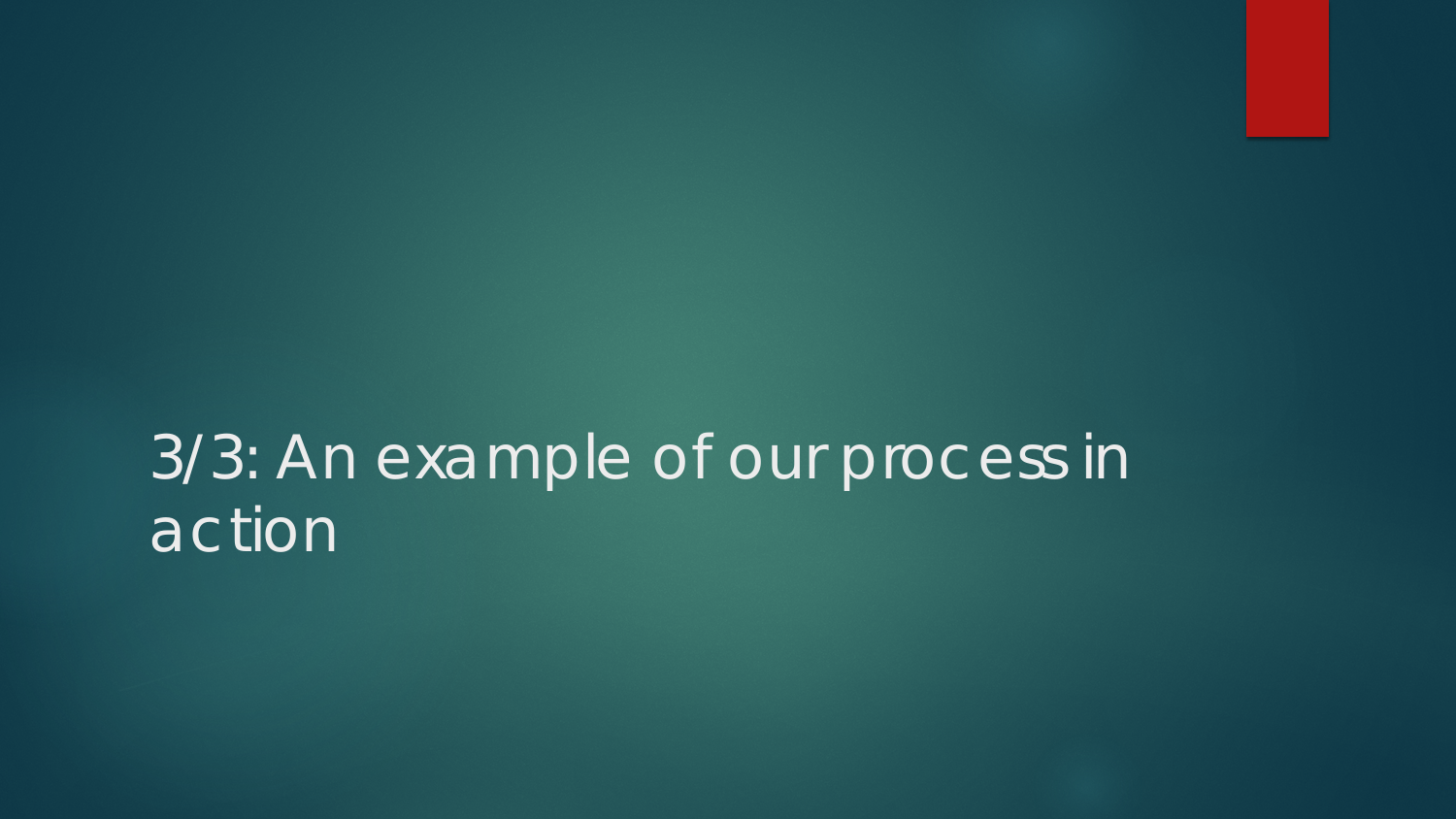## **Cookies**

Cookies have received a lot of attention lately, and everyone seems to have a new cookie popup warning. **Are they necessary?**

- GDPR doesn't say anything about cookies. It's only concerned with individual privacy.
- $\blacktriangleright$  There is a difference between session and tracking cookies.
- A session cookie maintains state (used for website logins, etc.), and doesn't normally contain PII.
- A tracking cookie can user behavior against IP addresses, and contains PII.
- ▶ PKP's policy: no need to mention the OJS session cookie. But if Google Analytics or another tracking script is used, that needs to be accounted for.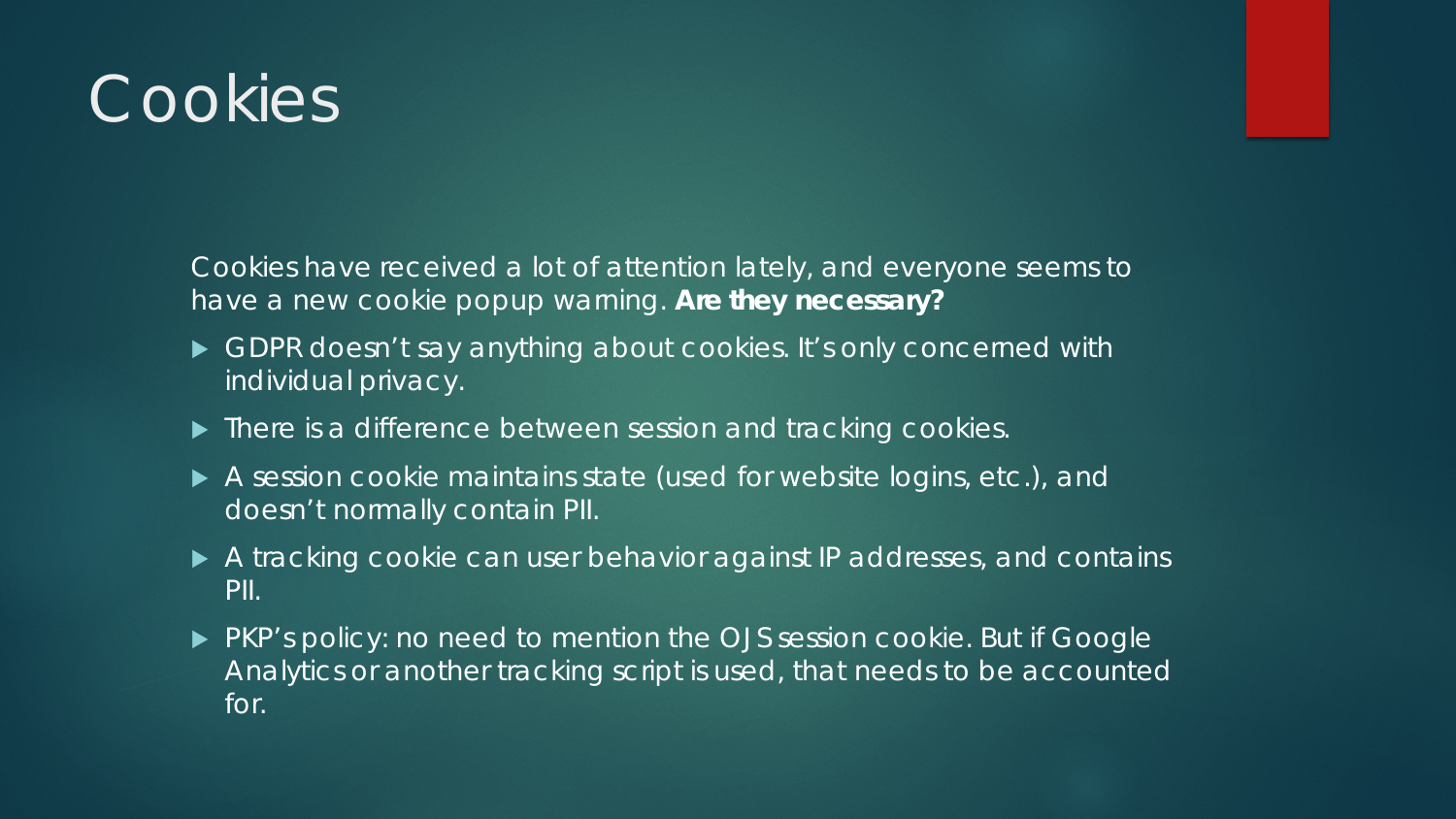## Thank You! Questions?

James MacGregor Public Knowledge project Email: [james\\_macgregor@sfu.ca](mailto:james_macgregor@sfu.ca) Twitter: @jmacgreg